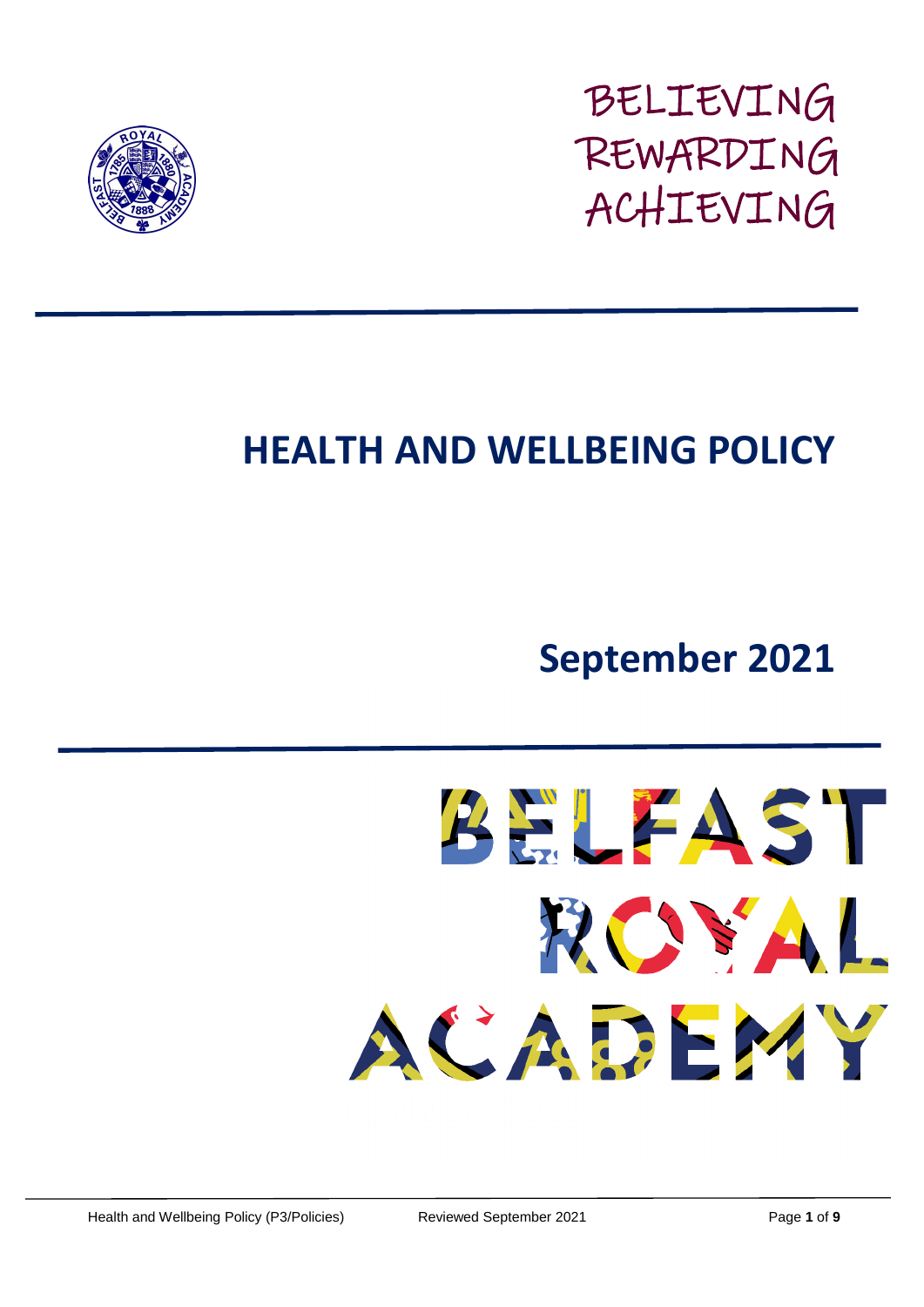| <b>Title</b>                                       | Health and Wellbeing Policy                                                                                                                           |
|----------------------------------------------------|-------------------------------------------------------------------------------------------------------------------------------------------------------|
| <b>Summary</b>                                     | Guidance for members of staff and pupils<br>regarding:<br>Health and Wellbeing ethos and procedures<br>in Belfast Royal Academy                       |
| <b>Purpose</b>                                     | To embed the concept that the 'Wellbeing'<br>of all staff (teaching and non-teaching) and<br>pupils should be at the heart of policy and<br>practice. |
| <b>Operational Date</b>                            | September 2021                                                                                                                                        |
| <b>Next Review Date</b>                            | September 2023                                                                                                                                        |
| <b>Version Number</b>                              | 1                                                                                                                                                     |
| <b>Supersedes previous</b>                         | N/A                                                                                                                                                   |
| Author                                             | Senior Teacher for Pastoral Care                                                                                                                      |
| <b>Frequency of Review by Author</b>               | Every two years                                                                                                                                       |
| <b>Reviewed and Approved by Board of Governors</b> | Every two years                                                                                                                                       |

| To be posted on School website | Yes            |
|--------------------------------|----------------|
| Date and version posted        | September 2021 |

## **HEALTH AND WELLBEING POLICY**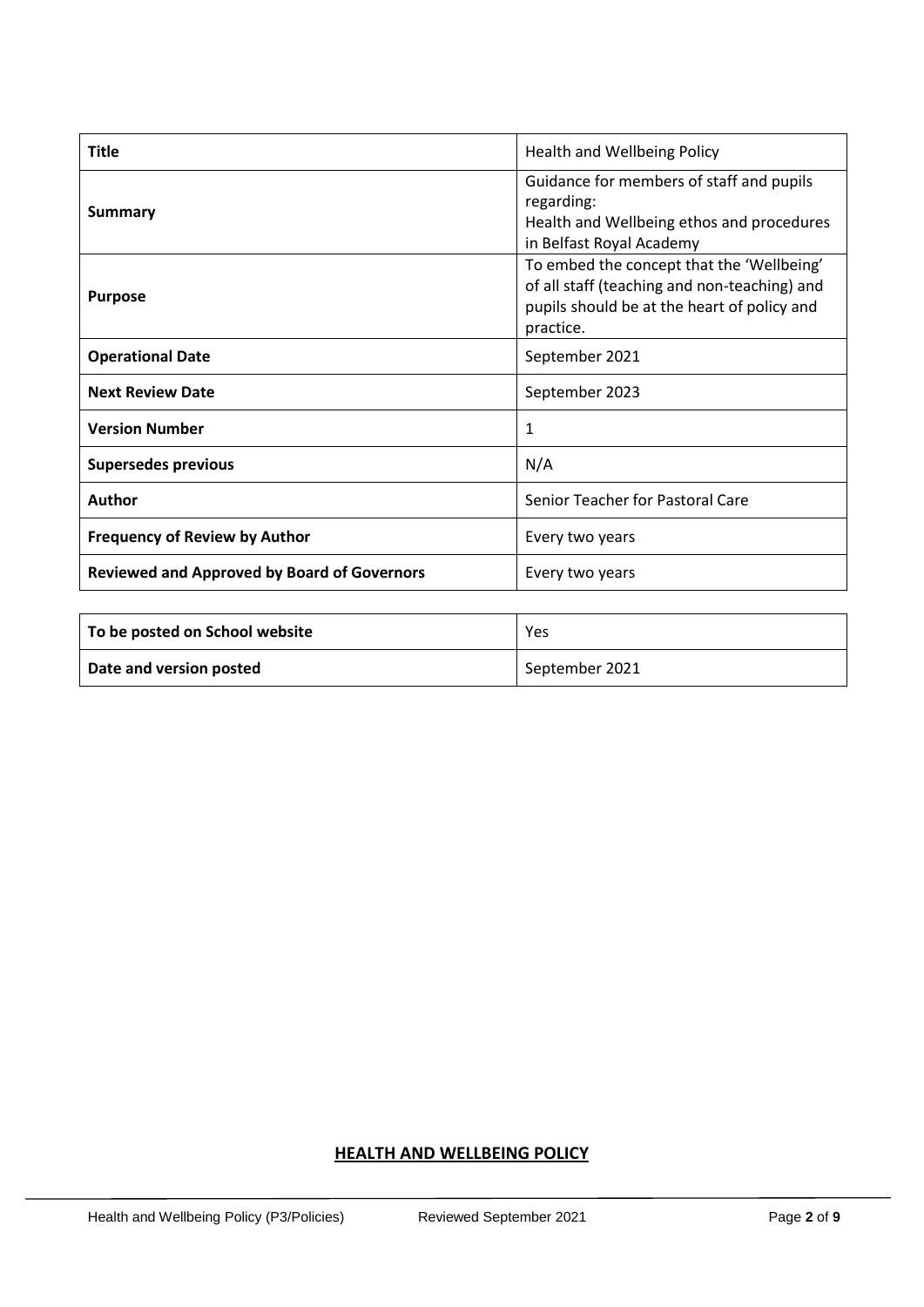Belfast Royal Academy recognises that, in order to ensure a thriving and dynamic learning community, the wellbeing of both pupils and staff should be at the heart of policy and practice.

## **1. Health and Wellbeing of Staff**

The wellbeing of pupils depends centrally on the wellbeing of staff and therefore the school seeks to ensure that consideration of staff wellbeing is embedded in all areas of school life.

Members of staff are entitled to be treated fairly and professionally at all times. The Board of Governors takes very seriously its duty of care as an employer to all members of staff and a number of policies and procedures have been made in relation to this duty. These include:

- Health and Safety Policy
- Equal Opportunities Policy
- Staff Development Policy
- Flexible Working Hours Policy

Other policies and procedures contribute to staff wellbeing by providing certainty, fairness and consistency in the treatment of staff in different contexts, including:

- Salary Policy
- Attendance Procedure
- Disciplinary Procedure
- Grievance Procedure
- Mediation Procedure
- Code of Conduct for Staff

All Policies are published on the school website. The Staff Handbook provides easy reference to a wide range of information needed at different times by employees. All roles and responsibilities in the School are clearly defined in the management structure and in job descriptions.

The Board of Governors is responsible for ensuring a safe working environment. Appropriate risk assessments should be carried out and resulting recommendations actioned. Risk Assessments are completed and reviewed periodically by the Health and Safety Committee.

The Principal (supported by other members of SLT) is responsible for ensuring that school organisation takes due account of the need to promote staff wellbeing, for example:

- making provision for strong channels of communication with staff;
- considering and implementing changes in the organisation of work to try to forestall or solve difficulties that may arise;
- making individual interventions such as short-term rehabilitation and return to work plans and longer-term reasonable adjustments to work.

The Principal, Vice-Principals, Head of Finance and Corporate Services and other members of SLT encourage an atmosphere in which members of staff (teaching and non-teaching) feel comfortable in asking for help when it is needed. They seek to be sensitive to and to recognise early any factors in an employee's life that might precipitate stress-related issues. They act in a timely, supportive and proportionate manner when concerns arise. Staff are also not required to sign in or out. Inspire Workplaces is a mental health charity which operates a free service in order to help members of staff be resilient as they tackle the demands of work and life. They are able to offer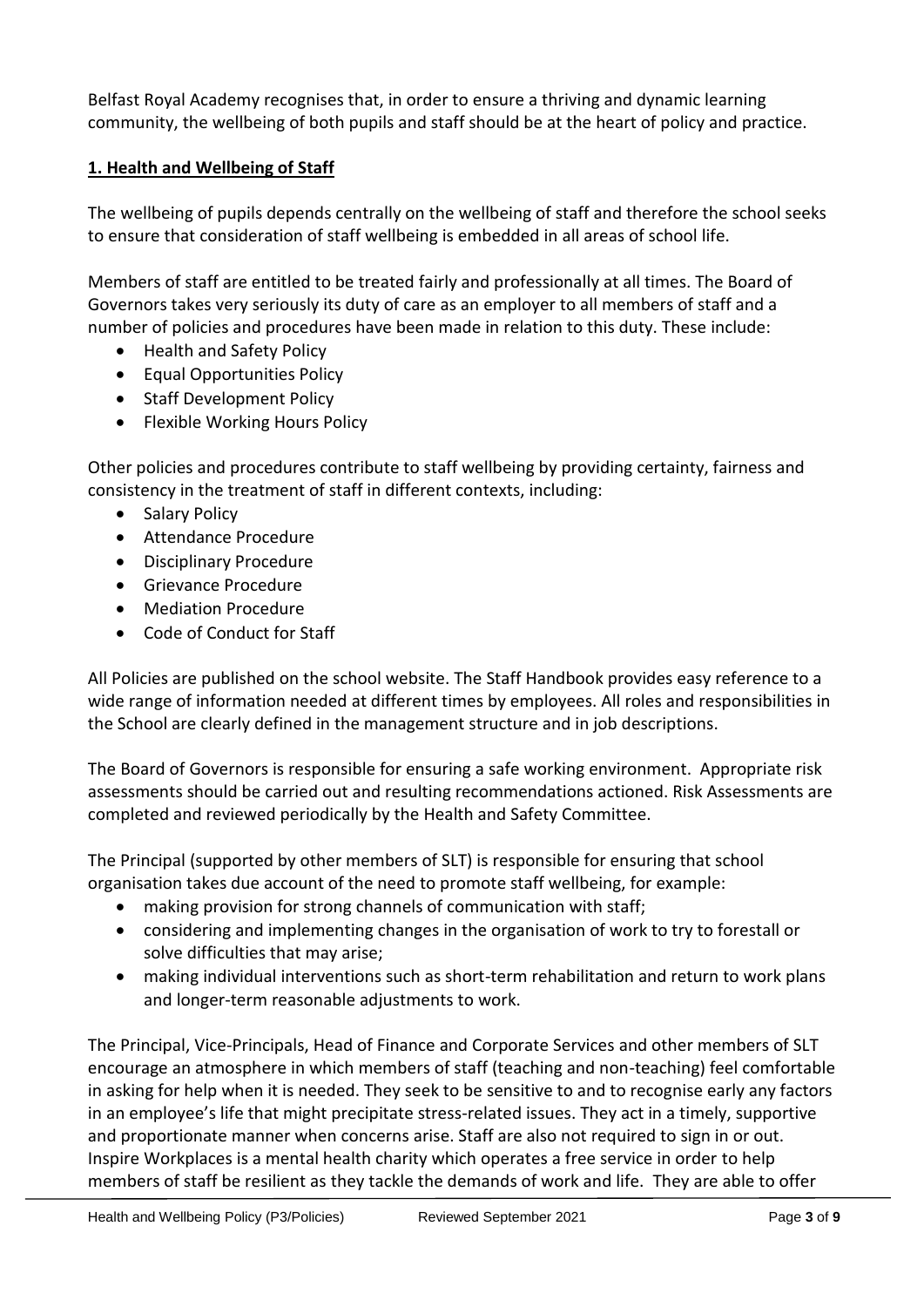staff a professional support service as they understand the pressures and stresses that can impact on staff both inside and outside the workplace. Worries about relationships, money, legal issues, family etc. For free, confidential and immediate support call 0808 800 0002. Posters/Flyers are available from the Staffroom/Staff Workroom and further information is available from their website: <https://www.inspirewellbeing.org/workplaces>

A Staff Wellbeing Committee, chaired by the Senior Teacher for Pastoral Care, including members from all areas of school life, provides a formal mechanism for promoting staff wellbeing. **Appendix 1** outlines some of its work.

## **2. Health and Wellbeing of Pupils**

Belfast Royal Academy recognises the link between physical and mental health and the ability to engage successfully in learning.

The school recognises the importance of promoting health and wellbeing through both curricular and extra-curricular activities. Through the curriculum and extra-curricular activities, pupils should develop the knowledge, understanding, skills, capabilities and attributes necessary for mental, emotional, social and physical wellbeing now and in the future.

Although all areas of health and wellbeing are firmly interlinked with one another, the main strands are seen as:

- Mental, emotional and social wellbeing (including use of electronic media) See **Appendix 3**;
- Resilience;
- Developing a 'Mind to be kind';
- Physical education, physical activity and sport;
- Food and health;
- Avoidance of substance misuse (over-the-counter and prescribed medicines, alcohol, drugs, tobacco and solvents);
- Examination stress;

**Appendix 2** outlines the provision which the school makes in each area through curriculum subjects, extra-curricular activities and Assemblies.

Where school staff address an aspect of health and wellbeing, the school will ensure that they are properly equipped and trained to do so.

Some aspects of health and wellbeing will be addressed by outside organisations with particular specialisms e.g. Jigsaw CCC, TAMHI, Streetbeat, YeHa etc.. Where this is the case, the school will ensure that the material covered is appropriate by meeting the organisation in advance and discussing and/or viewing the presentation material.

The school also has a Pupil Wellbeing Committee which provides a forum for pupils to highlight areas of concern and to develop initiatives for promoting pupil wellbeing.

#### **Appendix 1**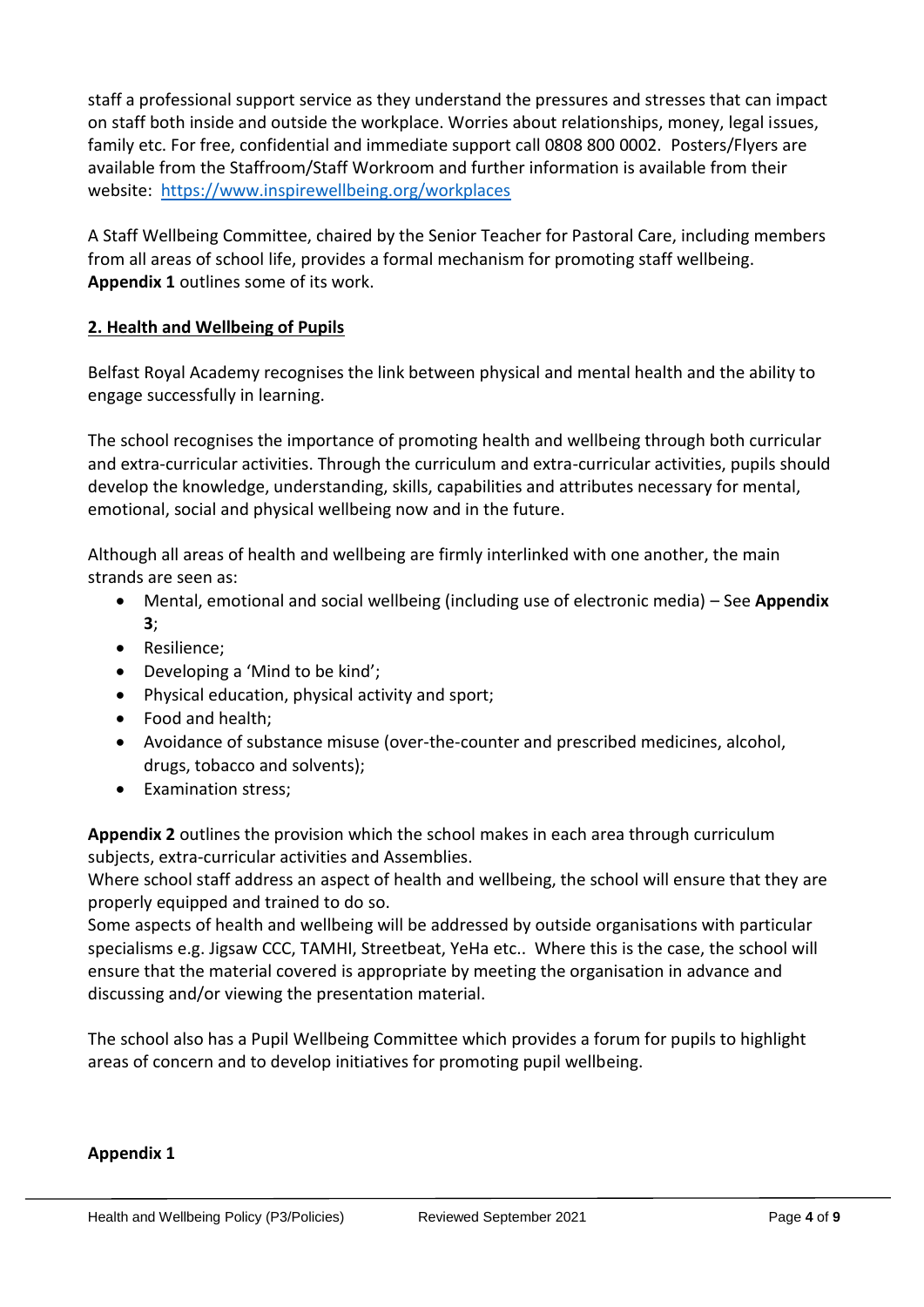#### **The Staff Wellbeing Committee**

The Staff Wellbeing Committee is the main consultative body on staff wellbeing issues. It is chaired by the Senior Teacher for Pastoral Care and includes representatives of teaching and nonteaching staff. It meets twice per term and is informed by wider consultation with staff. The Staff Wellbeing Committee seeks to provide a forum for raising concerns regarding matters which may be having a negative effect of staff wellbeing and feeds back to SLT, as well as taking a lead on organising initiatives to promote the physical and mental wellbeing of staff. These include:

- Ensuring a calendar for the school year which is conducive to good health through consultation with staff regarding the organisation of holidays;
- Ensuring there is a staff wellbeing component to at least one staff day per year;
- Minimising the number of evenings where staff are required to come in to school;
- Organising Health checks for staff;
- Organising Influenza vaccinations for all staff;
- Promoting and organising Staff challenges during Wellbeing week;
- In conjunction with the Staffroom Committee and Principal, organising treats for all staff throughout the year;
- Sourcing outside catering for August Staff Days;
- Implementing Staff wellbeing challenges throughout the year e.g. 100 Day Challenge, Lockdown challenge, Project ReStart Relaxation challenge, Departmental Trivial Pursuit quiz, Staff Bingo, 'Yes Day', 'Step into Spring';
- Sourcing prizes for staff initiatives;
- Organising an annual 'Thank you' raffle;
- Annual Staff Wellbeing questionnaire;
- Staff counselling services provided by Inspire Workplaces and Jigsaw CCC;
- Cycle to work scheme;
- Enhancement of school facilities, including renovation of staff toilets.

#### **Appendix 2**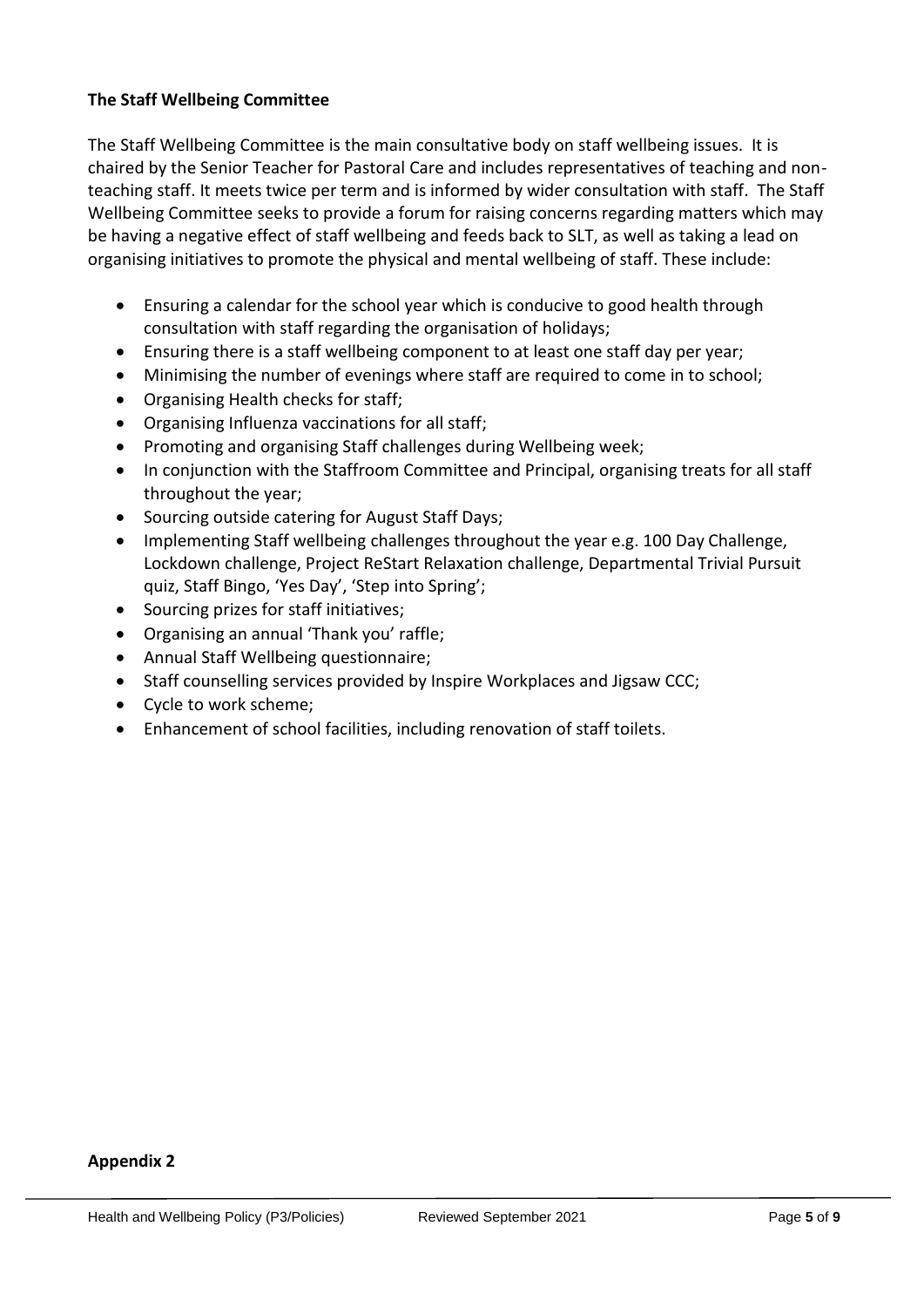#### **Wellbeing provision for pupils through the curriculum or extra-curricular activities**

- Increase in counselling provision via Familyworks, Jigsaw CCC and Listening Service;
- Positive Behaviour Policy;
- Extensive list of extra-curricular activities;
- Pupil Wellbeing Committee;
- Pupil and School Council;
- Honours System;
- Merit system with termly prizes;
- Organisation of a themed Wellbeing week with appropriate activities;
- External speakers at Assemblies/workshops e.g. Eating disorders NI, TAMHI, Jigsaw CCC;
- Organisation of specialist workshops e.g. Examination stress;
- ASPIRE programme in conjunction with Streetbeat and YeHa for Form V pupils;
- Mentoring programme in conjunction with TAMHI for LVI pupils;
- House System;
- Pupil questionnaires i.e. 'Equality, Diversity and Inclusion', 'Pupil Wellbeing', 'Return to school' etc.;
- Stress Control in Schools programme;
- Pastoral Care Google Classroom;
- Enhancement of school site i.e. Careers Library, Jackson Suite, LVI Common Room;
- Effective Lines of Communication for Pastoral, Academic, SEN, Child Protection and Safeguarding issues;
- Wellbeing Boxes;
- LORIC programme for KS3 pupils;
- LLW provision;
- Pink Paper Bag Project;
- Postcards of Commendation;
- School Matron;
- House Charity collections;
- UCAS Mentors for MVI pupils;
- Welcome Postcards delivered to all pupils in conjunction with Project ReStart;
- Pupil achievement recognised at Year Assemblies and on clip-boards outside Assembly Hall;
- Initiatives during the Covid-19 pandemic
	- o Live teaching via Google Meet to maintain routine
	- o Heads of Year making regular contact via telephone to pupils
	- o Safeguarding Team making regular contact with vulnerable pupils
	- o Virtual counselling sessions
	- o Heads of Year Google Classroom
	- o Class Tutors making contact via video with Tutor Group
	- o Return to School questionnaire
	- o 'Tell the teenagers' video.

#### **Appendix 3**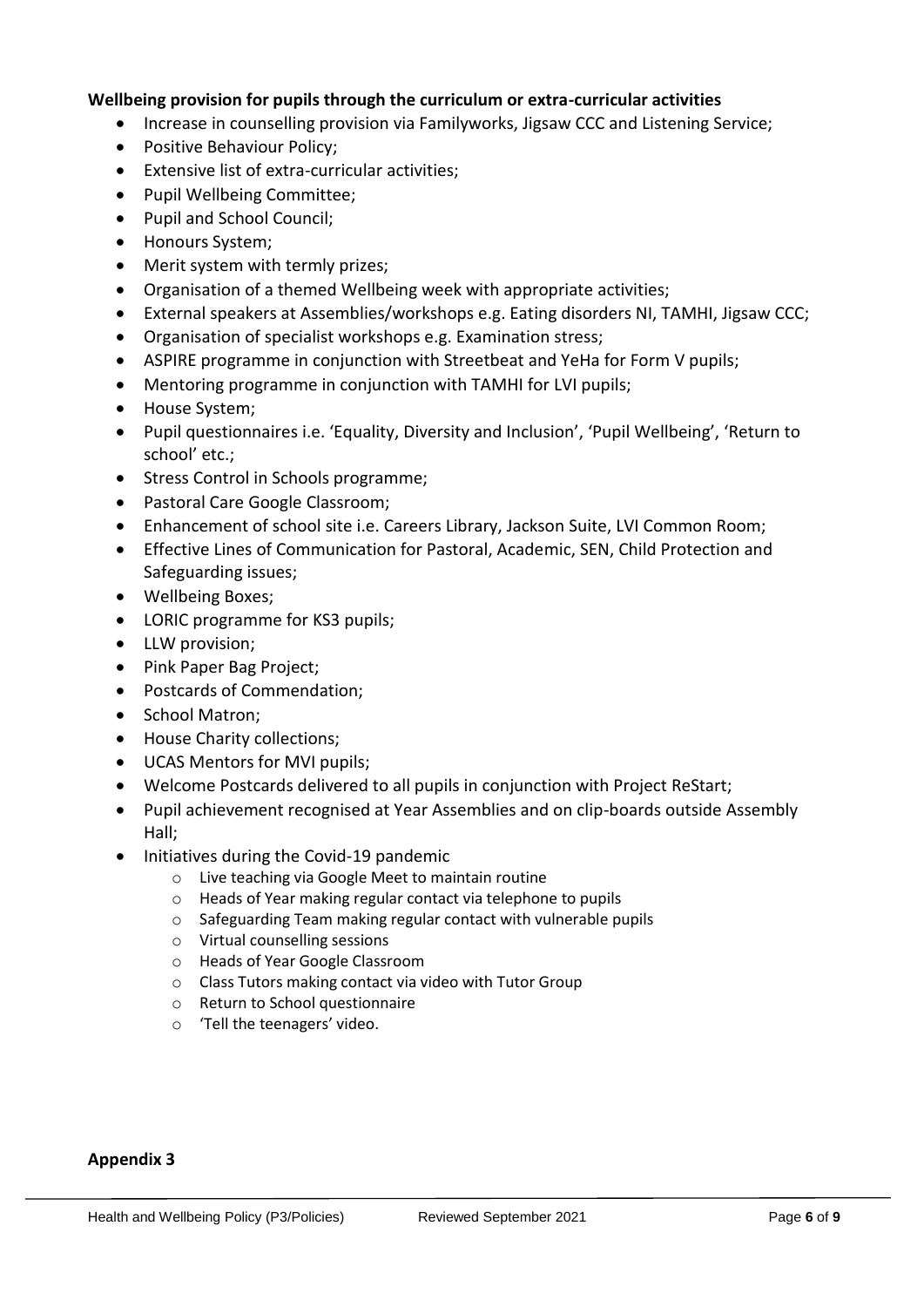## **The Mental Health of pupils**

Belfast Royal Academy seeks to promote positive mental health for every pupil across the school. The School pursues this aim using both universal, whole school approaches and specialised, targeted approaches aimed at vulnerable pupils.

In addition to promoting positive mental health, the School aims to recognise and respond to mental ill health and in developing and implementing practical, relevant and effective mental health policies and procedures. The School seeks to promote a safe and stable environment for pupils and staff who are affected both directly and indirectly by mental ill health.

Related Policies:

- Medical Policy
- Learning Support Policy
- Pastoral Care Policy
- Safeguarding and Child Protection Policy
- Positive Behaviour Policy
- Equality, Inclusion and Diversity Policy
- Anti-Bullying Policy
- ICT Acceptable Use Policy
- Mobile Phone and Electronic Devices Policy
- Pastoral Calendar
- RSE Policy

Any member of staff who is concerned about the mental health or wellbeing of a pupil should speak to the relevant Head of Year in the first instance.

If there is a fear that the pupil or a member of staff is in danger of immediate harm, then the normal procedures outlined in the Safeguarding and Child Protection Policy should be followed.

#### **Safeguarding and Child Protection Team**

Designated Teacher: Mr M T Wilson

Deputy Designated Teachers: Mr T Hughes

Mrs McIntyre

Health and Wellbeing Policy (P3/Policies) **Reviewed September 2021** Page **7** of **9** 





Mr Wilson **Mrs McIntyre**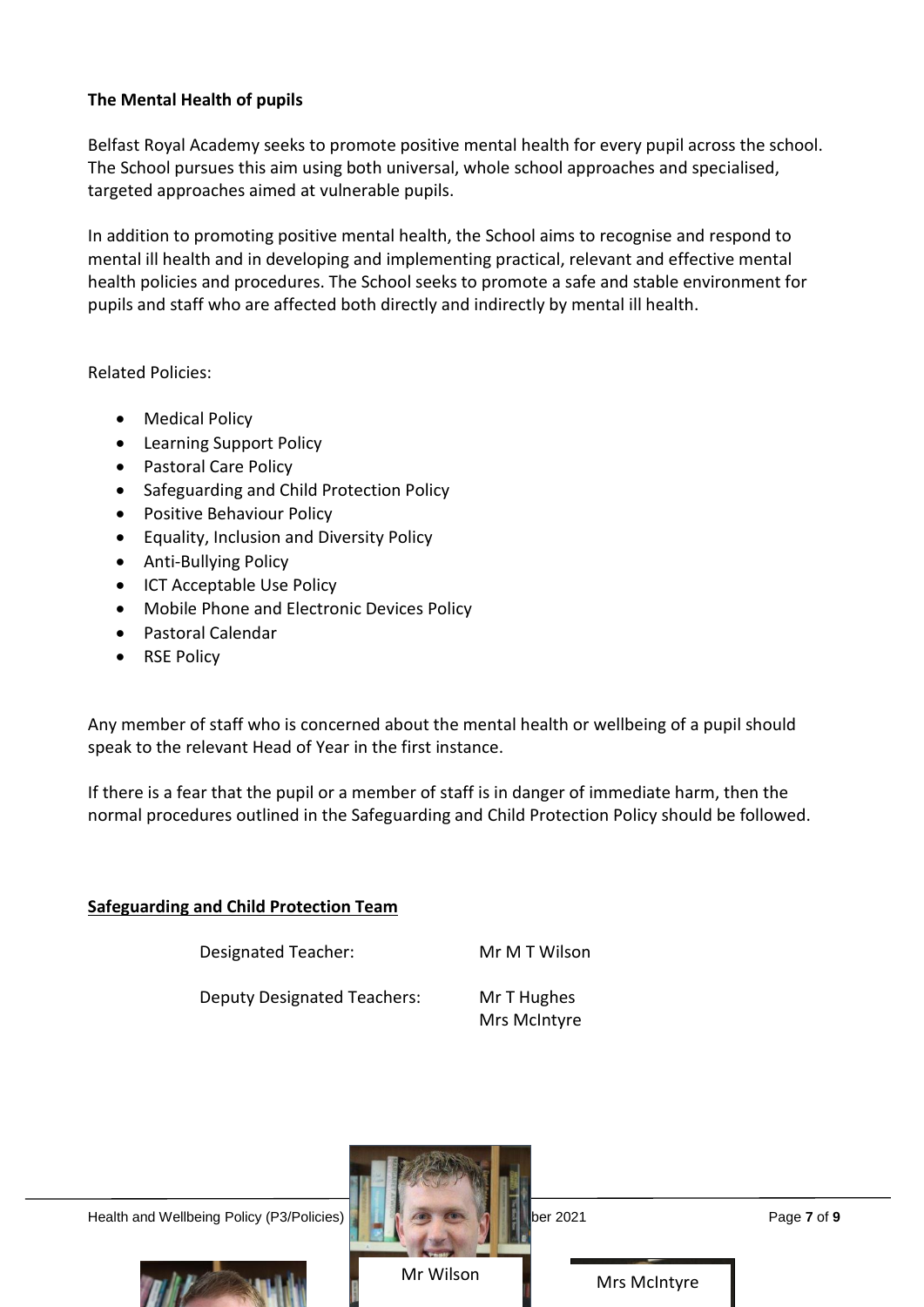Mr Hughes

If the pupil or member of staff presents a **medical emergency** then the normal procedures for medical emergencies should be followed, including alerting the School Matron, or designated First Aider.

The **Lines of Communication Document** is displayed in every classroom throughout the School which highlights the Pastoral Care and Safeguarding members of staff.

We seek to ensure that all staff, pupils and parents are aware of sources of support within school and through other relevant outside agencies through **signposting**.

Various displays including the Safeguarding posters and Need to Talk posters are strategically placed throughout the school site, such as in foyers and corridors. These posters highlight the key members of staff who pupils may speak to if necessary. The Homework Diary contains a "Useful Numbers" section which highlights key organisations for pupils to use. Sources of support are also signposted through the daily notices via the Class Tutors, and through Form, Year and Main School Assemblies.

If a pupil chooses to **disclose concerns** about their own mental health or that of a friend to a member of staff, the member of staff's response will be calm, supportive and non-judgemental. Members of staff will listen rather than advise and our first thoughts will be of the pupil's emotional and physical safety rather than of exploring 'Why?'.

All disclosures will be recorded in writing and forwarded to the Head of Year. Disclosures relating to Safeguarding or Child Protection will be recorded using the Note of Concern as outlined in the Safeguarding and Child Protection Policy and referred urgently to the Designated Teacher, or to one of the Deputies.